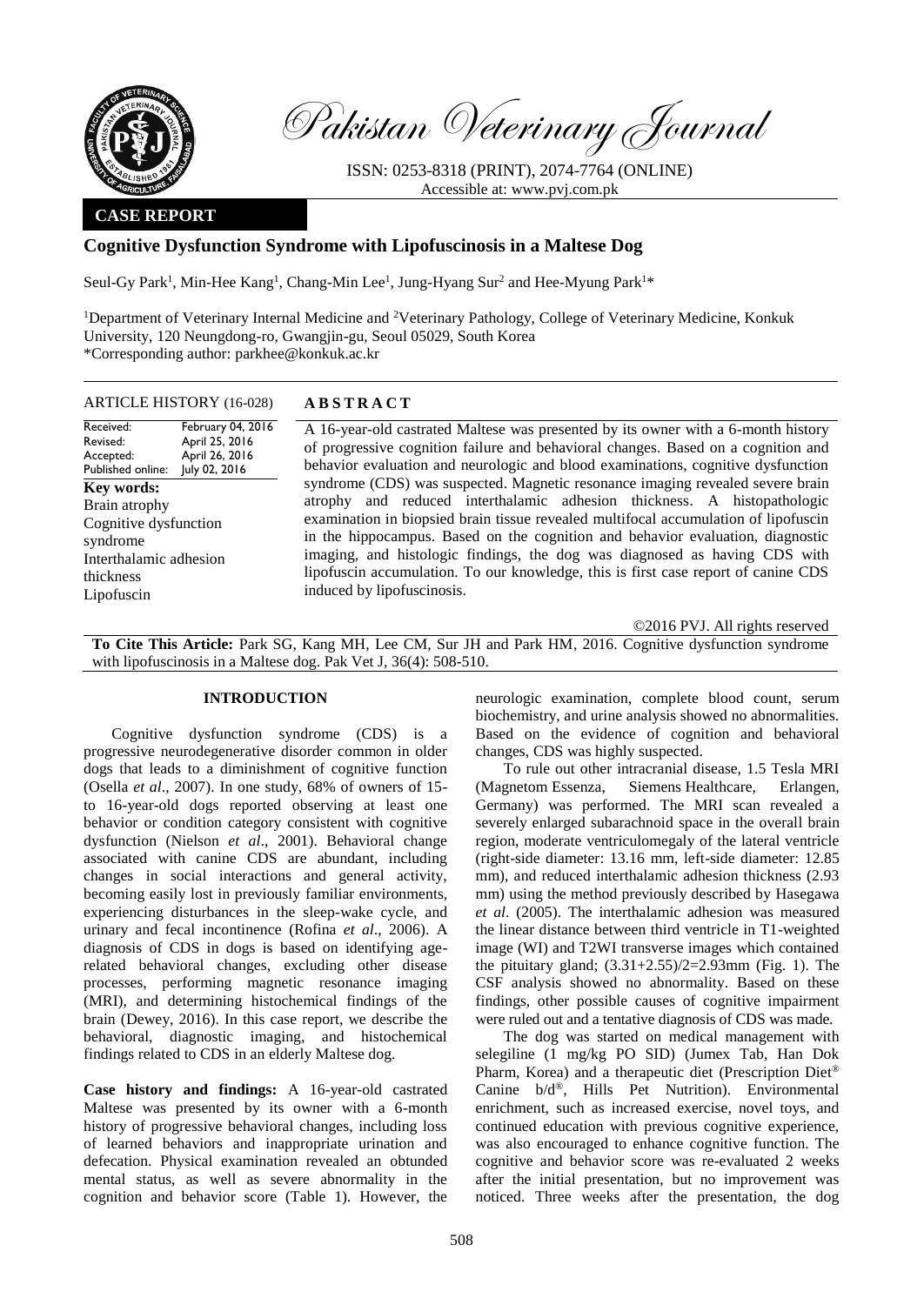experienced a natural death during his sleep. Histochemical staining revealed a negative response to Congo red staining and multifocal plaque in Ziehl– Neelsen staining (Fig. 2).

### **DISCUSSION**

It is important to distinguish severe behavioral changes that may be caused by pathological impairment which leads to functional impairment and eventually death from more mild age-related changes (Osella *et al*., 2007). According to a previous study (Rofina *et al*., 2006), the cognition and behavior evaluation index correlates with pathologic changes of the brain. In this case, the cognition and behavior evaluation score was 33 points (score range: 10 to 41, with scores above 10 representing an abnormality), which implies that the dog may have experienced pathologic brain changes.

Imaging findings using MRI revealed marked brain atrophy, generally enlarged subarachnoid space, and severe ventriculomegaly of the lateral ventricle. However, these findings are consistent with the normal aging process, and they may be found in older patients without evidence of CDS. Therefore, other criteria were needed to distinguish pathologic changes from normal aging. In one study, the interthalamic adhesion thickness measured on transaxial T1 and T2 MR images was found to be significantly smaller in dogs with CDS compared to dogs without CDS. An interthalamic adhesion thickness of 5.0 mm or less could be an indication of pathologic brain atrophy (Hasegawa *et al*., 2005). In this case, the interthalamic adhension thickness was 2.93 mm, which indicated that the brain atrophy in this dog should be associated with CDS.

Canine CDS is believed to be similar to human Alzheimer's disease (AD), particularly regarding pathological brain changes (Rofina *et al*., 2006). However, microscopic findings in the brains of human patients with AD, which include the presence of neurofibrillary tangles, hirano bodies, and granulovacuolar degeneration bodies in the parietal cortex and hippocampus, are not found in canine CDS (Yu *et al*., 2011). CDS has a complicated and interrelated pathophysiology that includes oxidative damage, inflammation, impairment of mitochondrial function, DNA damage, altered gene expression, and vascular compromise (Dewey, 2016). The deposition of amyloid protein and oxidative damage products might be important indicators for the pathologic brain change (Head *et al*., 2008). Lipofucin is a lipidic pigment composed of peroxidized lipids and proteins that is an age-related oxidative damage product (Head *et al*., 2008). In previous studies, oxidative damage was found to induce neuronal cell death, while amyloid plaque had no clear relation to neuron loss (Schmitz *et al*., 2004). In addition, a higher correlation between dementia score and lipofuscin than dementia score and the amyloid protein has been observed (Rofina *et al*., 2006). Oxidative damage may be a more important component than amyloid protein in the pathogenesis of CDS (Schmitz *et al*., 2004). In this case, a positive response to Ziehl–Neelsen staining and a negative response to Congo red staining was shown. These results represent an accumulation of lipofucin and an absence of

the amyloid protein. We therefore concluded that a large accumulation of lipofuscin without amyloidosis as an agerelated oxidative damage product may have impaired cognitive function in this case.

Selegiline is a selective and irreversible inhibitor of monoamine oxidase B (MAOB) that decreases levels of free radical load in the brain and improves neuronal impulse transmission (Landsberg *et al*., 2012). Cognitive improvement generally occurs within the first month of therapy. A therapeutic diet that consist of antioxidants, mitochondrial cofactors, and essential fatty acids improves cognitive function and delays cognitive decline in dogs with CDS (Landsberg *et al*., 2012). Also, environmental enrichment and continued education with previous cognitive experience improve cognitive function (Ikeda-Douglas *et al*., 2004). However, in this case study, we could not evaluate treatment response due to the death of the dog.

|  |  | Table 1: Cognition and behavior score* in this case |  |  |  |  |  |  |
|--|--|-----------------------------------------------------|--|--|--|--|--|--|
|--|--|-----------------------------------------------------|--|--|--|--|--|--|

| Items                                   | Point          | Patient's<br>Score |                |
|-----------------------------------------|----------------|--------------------|----------------|
|                                         |                | condition          |                |
| Appetite                                |                |                    | 3              |
| Normal                                  | I              |                    |                |
| Decreased                               | $\overline{2}$ |                    |                |
| Increased with diarrhea                 | 3              | x                  |                |
| Increased without diarrhea              | 4              |                    |                |
| Drinking                                |                |                    | 3              |
| Normal                                  | I              |                    |                |
| Polydipsia                              | 3              | x                  |                |
| Active incontinence                     |                |                    | 4              |
| Not incontinent                         | ı              |                    |                |
| Urinates indoors                        | 2              |                    |                |
| Urinates and defecates in the house     | 4              | х                  |                |
| Day/night rhythm                        |                |                    | 2              |
| Normal                                  | I              |                    |                |
| Sleeping increased                      | 2              | x                  |                |
| Sleeps at day, restless at night        | 3              |                    |                |
| Aimless behavior                        |                |                    | 4              |
|                                         | I              |                    |                |
| No aimless behavior                     | $\overline{a}$ |                    |                |
| Star gazing                             |                |                    |                |
| Stereotyped walking                     | 3<br>4         |                    |                |
| Circling                                |                | x                  |                |
| Activity/interaction                    |                |                    | $\overline{2}$ |
| Normal                                  | I              |                    |                |
| Decreased                               | 2              | х                  |                |
| No contact with the                     | 4              |                    |                |
| environment/owner                       |                |                    |                |
| Loss of perception                      |                |                    | 5              |
| No loss of perception                   | I              |                    |                |
| Collides into furniture                 | 2              |                    |                |
| Tries to pass through narrow spaces     | 5              |                    |                |
| Tries to pass through the wrong side of | 5              | х                  |                |
| the door                                |                |                    |                |
| Disorientation                          |                |                    | 5              |
| No disorientation                       | I              |                    |                |
| On new walks                            | 2              |                    |                |
| On daily walks                          | 4              |                    |                |
| At home                                 | 5              | x                  |                |
| Memory                                  |                |                    | 4              |
| Normal                                  | I              |                    |                |
| No recognition of acquaintance          | 2              |                    |                |
| No recognition of the owner after a     | 4              | x                  |                |
| holiday                                 |                |                    |                |
| No recognition of the owner on a daily  | 5              |                    |                |
| basis                                   |                |                    |                |
| Personality change                      |                |                    | ı              |
| No change                               | ı              | x                  |                |
| Aggressive towards other pets and/or    |                |                    |                |
| children                                | 3              |                    |                |
| Aggressive towards the owner            | 4              |                    |                |
| Total score (Minimum: 10, Maximum: 41)  |                |                    | 33             |

\*Scoring system was adapted from Rofina *et al*. (2006).